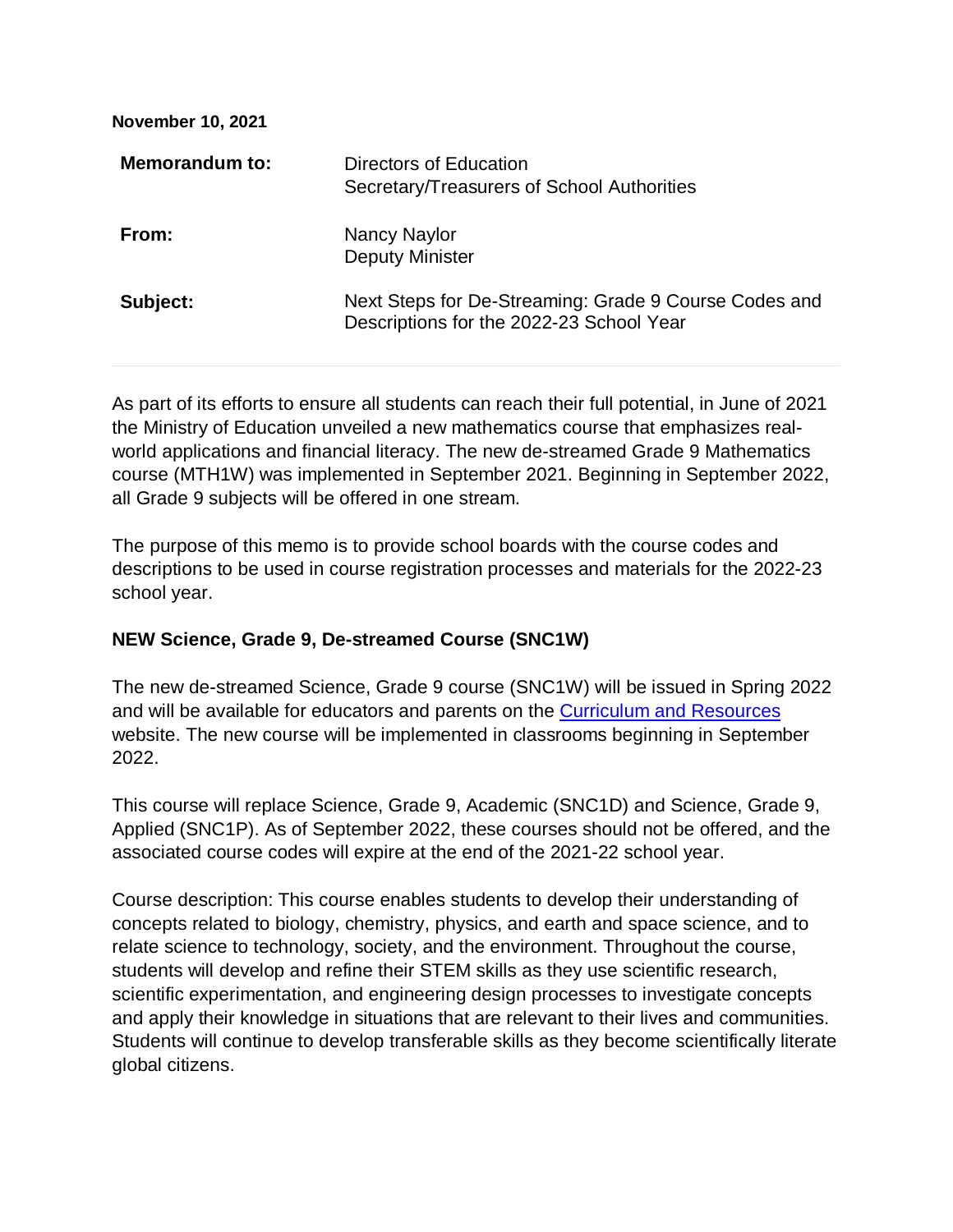### **English, Grade 9, Academic (ENG1D)**

English will be offered using the Academic course and course code (ENG1D) for the 2022-23 school year. The Applied course (ENG1P – English, Grade 9, Applied) will expire at the end of the 2021-22 school year.

Course Description: There is no change to the existing course description for ENG1D.

#### **Issues in Canadian Geography, Academic (CGC1D)**

Issues in Canadian Geography will be offered using the current Academic course and course code (CGC1D) for the 2022-23 school year. The Applied course (CGC1P – Issues in Canadian Geography, Grade 9, Applied) will expire at the end of the 2021-22 school year.

Course Description: There is no change to the existing course description for CGC1D.

# **French as a Second Language (FSF1D - Core French, Grade 9, Academic; FEF1D - Extended French, Grade 9, Academic; FIF1D - French Immersion, Grade 9, Academic)**

French as a Second Language courses will be offered using the current Academic courses and course codes (FSF1D, FEF1D and FIF1D) for the 2022-23 school year. The Applied courses (FSF1P - Core French, Grade 9, Applied; FIF1P - French Immersion, Grade 9, Applied) will expire at the end of the 2021-22 school year.

Course Description: There is no change to the existing course descriptions for FSF1D, FEF1D and FIF1D.

Note: FSF1O, Core French, Grade 9, Open may continue to be offered for students who have little or no knowledge of French or who have not accumulated the minimum of 600 hours of elementary Core French instruction.

#### **All Other Grade 9 Courses**

#### **Grade 10 Courses**

To support the continuum of learning in mathematics, the ministry will be releasing an Addendum for each of the Grade 10 Academic and Applied Mathematics courses to be implemented for the 2022-23 school year. The Addenda will outline additional learning expectations to be instructed in Grade 10 that support students in their transition from